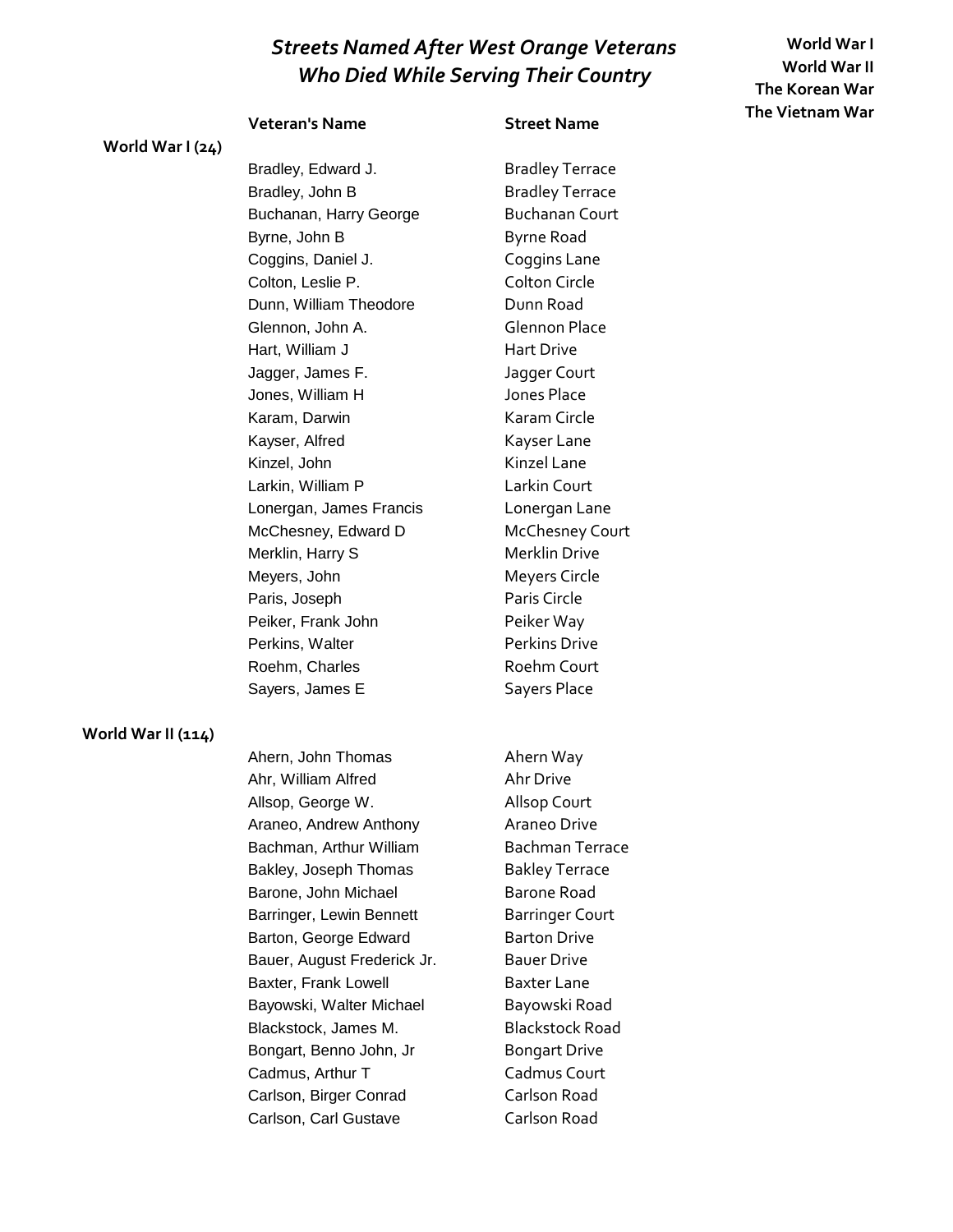**Veteran's Name Street Name**

**World War I World War II The Korean War The Vietnam War**

World War II (114) Cerone, John Cerone Court Cerruti, Robert J. Cerruti Court Coccio, Louis Richard Coccio Lane Connell, John Christian Connell Drive Crescenzi, Joseph Dominick Crescenzi Court Cullen, Joseph Patrick Cullen Drive Cummings, Dean Thomas Cummings Circle Cunningham, Walter Michael Cunningham Drive Currey, Harry C Currey Lane Davey, Otis Webb Davey Drive DeZenzo, Joseph Robert DeZenzo Road DiGaetano, Louis DiGaetano Terrace Dockery, John Benedict Dockery Drive Donlavage, Thaddeus I. Donlavage Way Dunn, Harry H. Dunn Road Edgar, Charles Francis Edgar Road Efstis, John Michael **Efstis Court** Faas, Francis Augustine Faas Court Flynn, Charles Francis, Jr Flynn Terrace Flynn, James Joseph, Jr. Flynn Terrace Fowler, Gordon W. Fowler Drive Fredericks, George Robert Fredericks Street Galloway, George Jr. **Galloway Court** Gavin, Edward James Gavin Road Giordano, Philip Joseph Giordano Drive Grant, Edward Thomas Grant Terrace Guerino, Joseph Anthony Jr. Guerino Road Hage, Helge Olsen Hage Terrace Haggerty, Daniel John Haggerty Drive Haller, Russell J. W Haller Drive Hansen, Gordon Julius Hansen Road Hepworth, Samuel Dodd Hepworth Drive Himsl, George Joseph Himsl Court Holmes, George Dudley Holmes Street Howell, Sylvester V. Jr. Howell Drive Hundt, Robert R. Hundt Place Januson, Frederick Januson Court Jones, John Lloyd, Jr. Jones Place Keimel, Richard Otto, Jr. Keimel Court Kelly, William Henry, Jr, Kelly Drive Knutsen, Knut A. Knutsen Drive Kuzik, Paul **Kuzik Drive** Lapis, Louis Carl Lapis Circle Leonardo, Alfredo Alexander Leonard Drive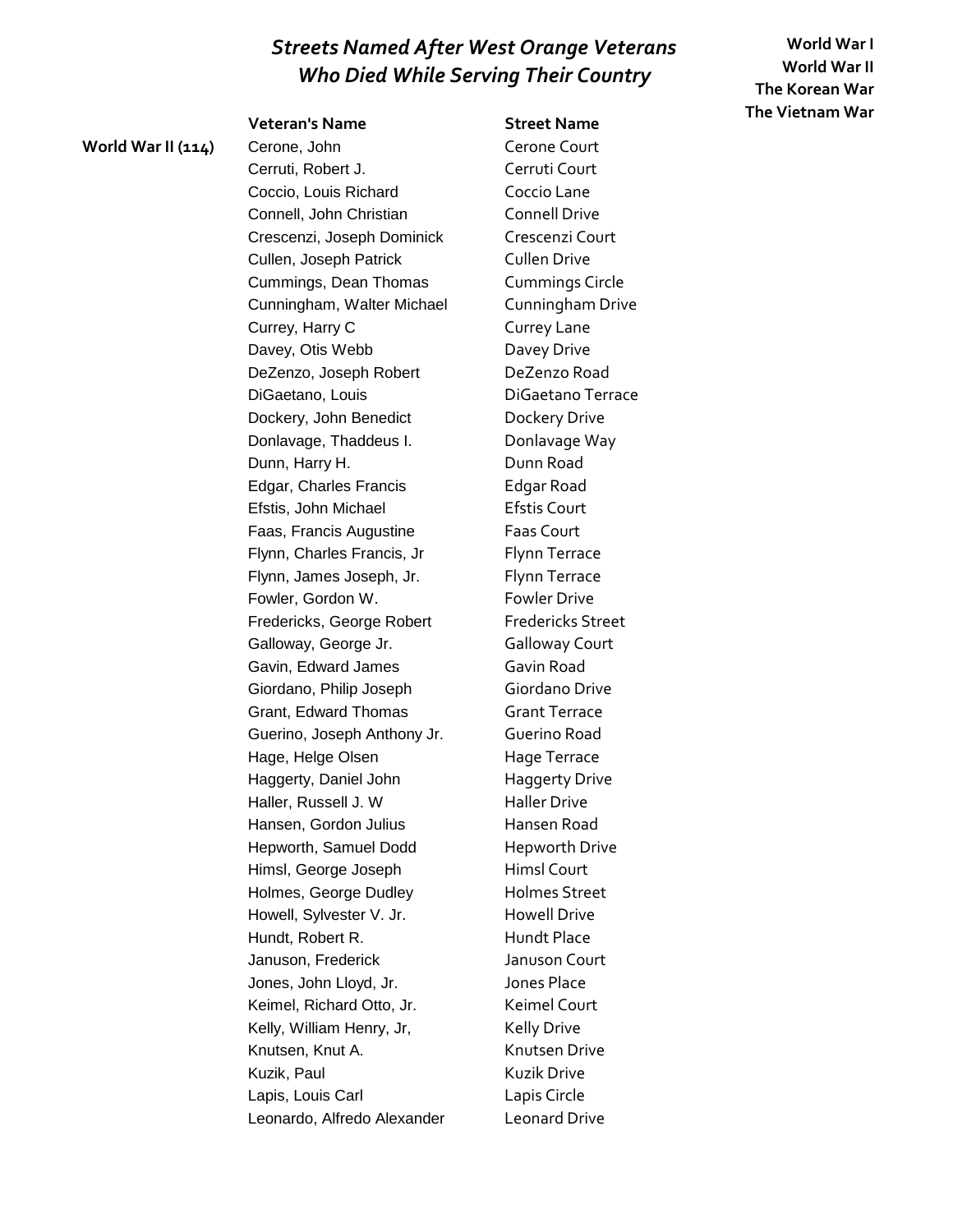**World War I World War II The Korean War The Vietnam War**

### **Veteran's Name Street Name**

**World War II (114)** Lessing, Warren Charles M Lessing Road Luft, Henry Charles, Jr Luft Dive Luth, Harry Irving **Luth Terrace** Margulis, Max E. Margulis Court McCluskey, John McCluskey Court McCune, William Stephen McCune Court McGuirk, Terrence James McGuirk Lane McManus, John Joseph McManus Court McNeal, Lynton M. McNeal Court Mitchell, Arthur William Mitchell Street Moran, Thomas Joseph Moran Road Morris, Thomas Joseph Morris Road Mullarkey, John Franklin Mullarkey Drive Murphy, William Joseph Murphy Court Musano, James Phillip **Musano Court** Nelson, Edward F. Jr. Nelson Court O'Connor, Harold Joseph O'Connor Circle Parsons, James R., IV Parsons Drive Powell, Reese Powell Drive Powell, Richard Powell Drive Pring, William Reginald Pring Court Querques, Leonard **Querques Lane** Rand, Douglas Lovell Rand Drive Rappleye, William Dennis Rappleye Court Reger, Frank Jr. Reger Lane Rooney, William Patrick Rooney Circle Shiel, Edward Francis Shiel Court Sichel, Sidney Bernard Sichel Court Smith, Edwin, IV Smith Manor Boulevard Smith, Harry Alvin Smith Manor Boulevard Stanley, William G Stanley Road Stiles, George Hugh Stiles Court Sullivan, John S. Sullivan Drive Syme, David Hall Syme Avenue Tenney, Edward Cameron Tenney Road Tornillo, James Vincent, Jr Tornillo Road Tornillo, Pasquale Frank Tornillo Road Underwood, Gilbert E. **Underwood Drive** Underwood, Weber S. Underwood Drive Vacca, William Vacca Drive Waddams, Donald Irving Waddams Court Waddington, William G Waddington Avenue Waldeck, John Edward Waldeck Court Walter, Alfred Peter Walter Street